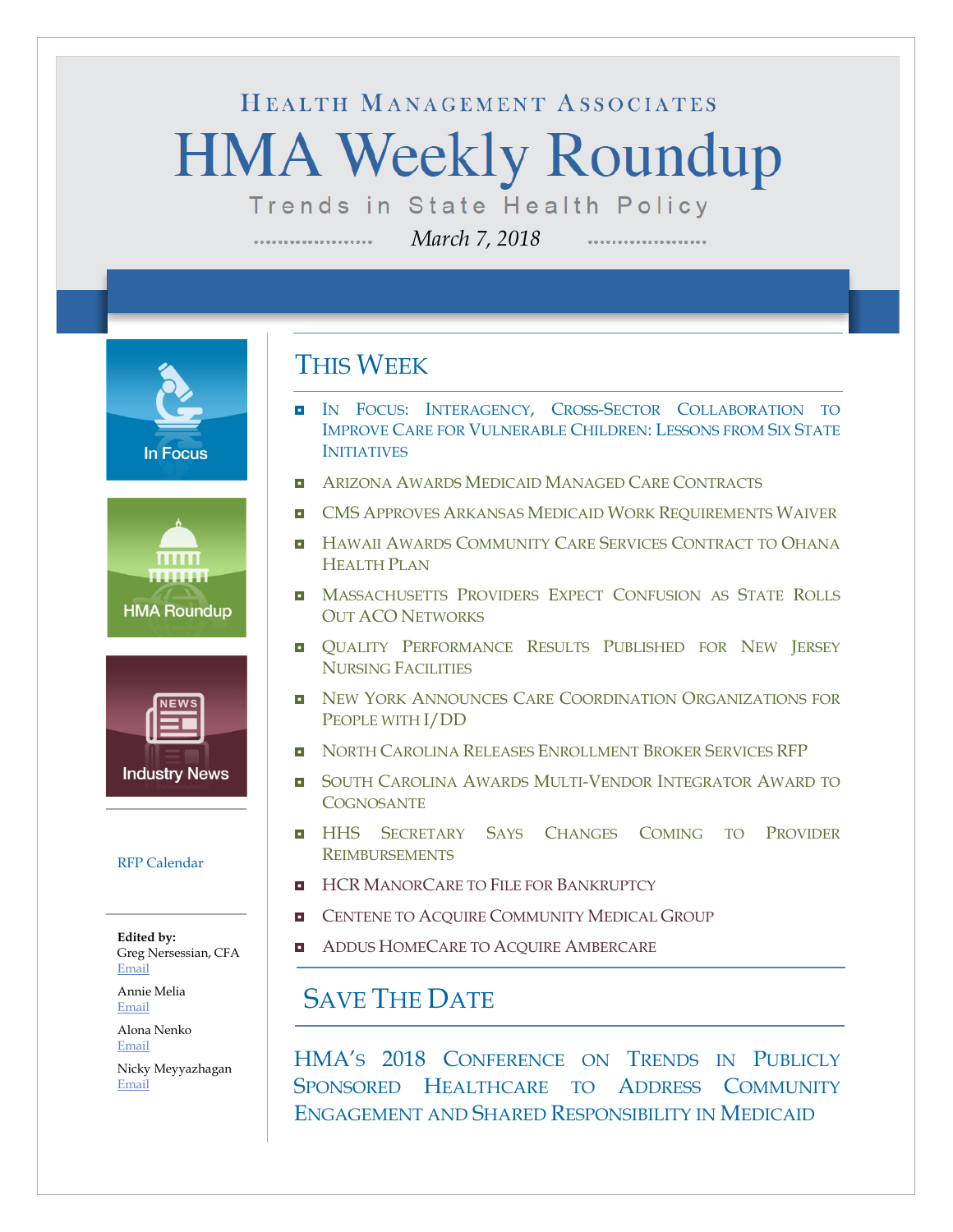#### **October 1-2, 2018 The Palmer House, Chicago, IL**

Health Management Associates (HMA) is proud to announce its annual conference on *Trends in Publicly Sponsored Healthcare*, October 1-2, 2018, in Chicago. The theme of this year's event is *Medicaid in an Era of Community Engagement and Shared Responsibility: Opportunities and Pitfalls for Payers, Providers and States* and features some of the nation's most innovative healthcare leaders as keynote speakers.

This is the third conference HMA has presented on trends in publicly sponsored healthcare. Last year's event in Chicago brought together more than 400 executives from health plans, providers, state and federal government agencies, community-based organizations and others serving Medicaid beneficiaries and other vulnerable populations. It was a collaborative, highlevel event featuring more than 35 speakers and representing the interests of a broad-based constituency of healthcare leaders.

This year's meeting promises to be even better, with a sharp focus on the challenges and opportunities Medicaid-focused organizations face in an evolving federal and state regulatory environment. Additional details, including a complete agenda, will be available in the weeks ahead. Questions can be directed to Carl Mercurio, [cmercurio@healthmanagement.com,](mailto:cmercurio@healthmanagement.com) (212) 575-5929.

Confirmed Keynote Speakers to Date (in alphabetical order; others to be announced)

The Next Wave: How Medicaid Plans Are Positioning Themselves for Success

*John Baackes, CEO, L.A. Care Health Plan Laurie Brubaker, Head of Aetna Medicaid, Aetna Inc. Patrick Sturdivant, President, Virginia Medicaid Health Plan, Anthem Inc.*

How States Are Fostering Community Engagement and Innovation in Medicaid

*Mari Cantwell, Chief Deputy Director, Health Care Programs, California Department of Health Care Services [Stephanie Muth,](https://hhs.texas.gov/about-hhs/leadership/executive-teams-organizational-charts/state-medicaid-director-stephanie-muth) State Medicaid Director, Medicaid/CHIP Medical and Social Services Division, Texas Health and Human Services Commission Allison Taylor, Director of Medicaid, Indiana Family and Social Services Administration*

Additional planned sessions to focus on Community Engagement, Long-Term Services and Supports, Social Determinants of Health, Value-Based Payments, Behavioral Integration, Community-based Organizations, Integrated Care, Health Care Convergence, and Managing Chronically Ill Patients.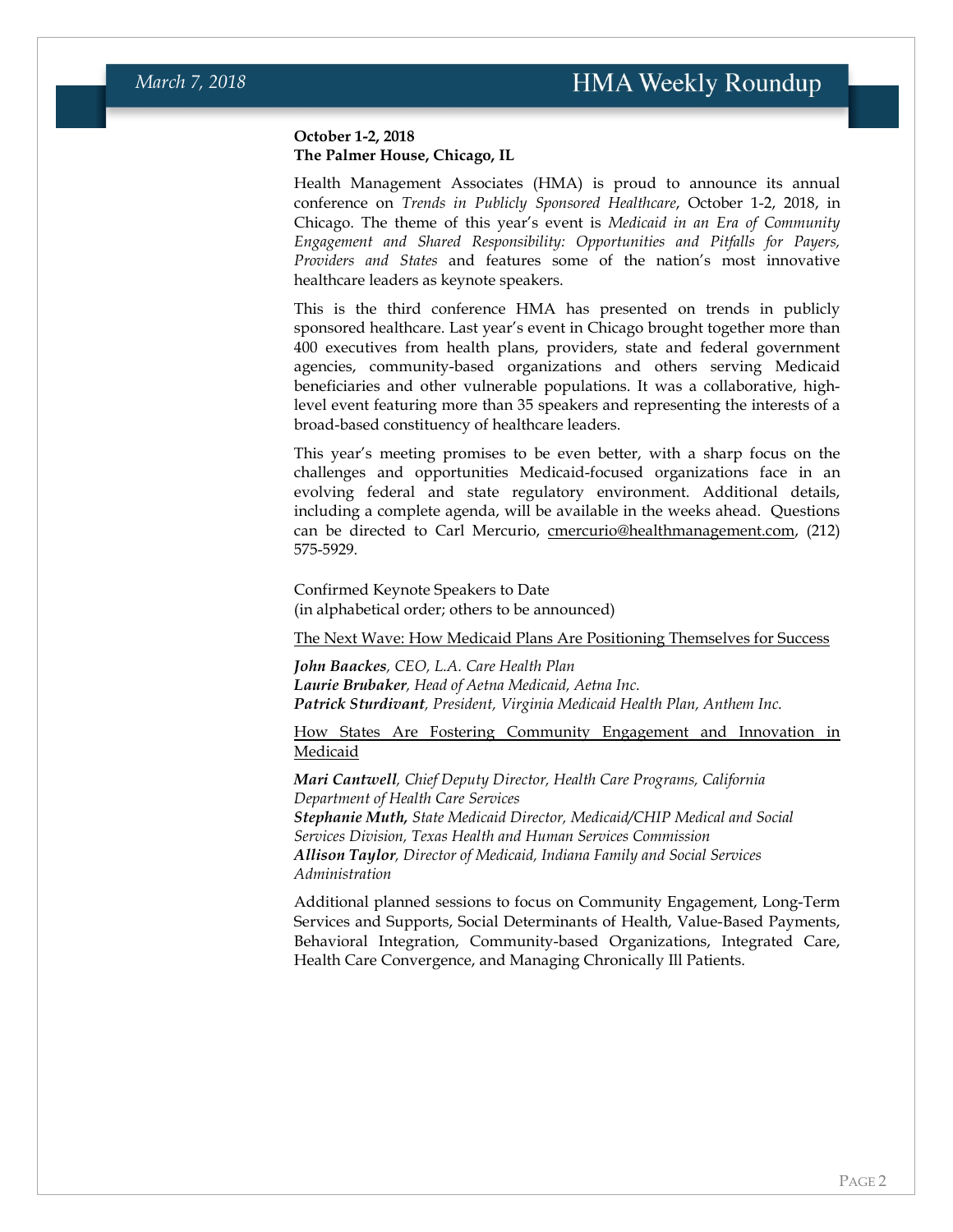#### <span id="page-2-0"></span>IN FOCUS

#### INTERAGENCY, CROSS-SECTOR COLLABORATION TO IMPROVE CARE FOR VULNERABLE CHILDREN: LESSONS FROM SIX STATE INITIATIVES

This week's *In Focus* highlights a recently released report written by Health Management Associates colleagues Sharon Silow‐Carroll, Diana Rodin, and Anh Pham, titled *"Interagency, Cross-Sector Collaboration to Improve Care for Vulnerable Children: Lessons from Six State Initiatives."* Prepared for the Lucile Packard Foundation for Children's Health, the report highlights how programs in Colorado, the District of Columbia, New York, Oregon, and Washington State have implemented collaboration mechanisms focused on fostering communication and coordination across programs for vulnerable children.

There is growing acknowledgement that children and youth with special health care needs (CYSHCN) and other vulnerable populations can best be served through a coordinated approach across the myriad programs and agencies that touch them, including Medicaid, Public Health, Behavioral Health, Education/Early Learning, Human Services and others. However, states face structural, operational, financial, regulatory, and cultural challenges to breaking down traditional silos to achieve interagency, cross-sector collaboration.

Some states have made progress in overcoming these barriers, recognizing opportunities for state-level interagency collaboration and taking steps to address aspects of fragmentation and duplication of services for vulnerable children. Whereas most of the collaboration efforts examined emerge from the health sector and focus specifically on CYSHCN, others are truly cross-sector and take a broader view of vulnerable children – with participants entering the collaboration through the "doors" of education, child welfare, mental health, juvenile justice, or labor and income supports.

This report describes six programs in five states that implemented collaboration mechanisms such as interagency councils and task forces, data sharing agreements, and new departments or dedicated staff focused on fostering communication and coordination across programs for vulnerable children. Their achievements include: better identification of CYSHCN and more children/families with a shared care plan (Colorado care coordination data sharing pilot); "flagging" of CYSHCN for targeted outreach (Washington's CYSHCN cross-agency data system); increased health screening and dental visit form completion in public schools the District of Columbia's data sharing across Education, Medicaid, and Health departments); a common developmental screening metric for health and early learning systems (Oregon's alignment of Health and Early Learning), a new interactive website for families of vulnerable children to navigate services across health, education, and human services (New York's Council on Children and Families), and a cross-sector ten-point plan for improving long term outcomes for young children enrolled in Medicaid (New York's First 1000 Days on Medicaid initiative).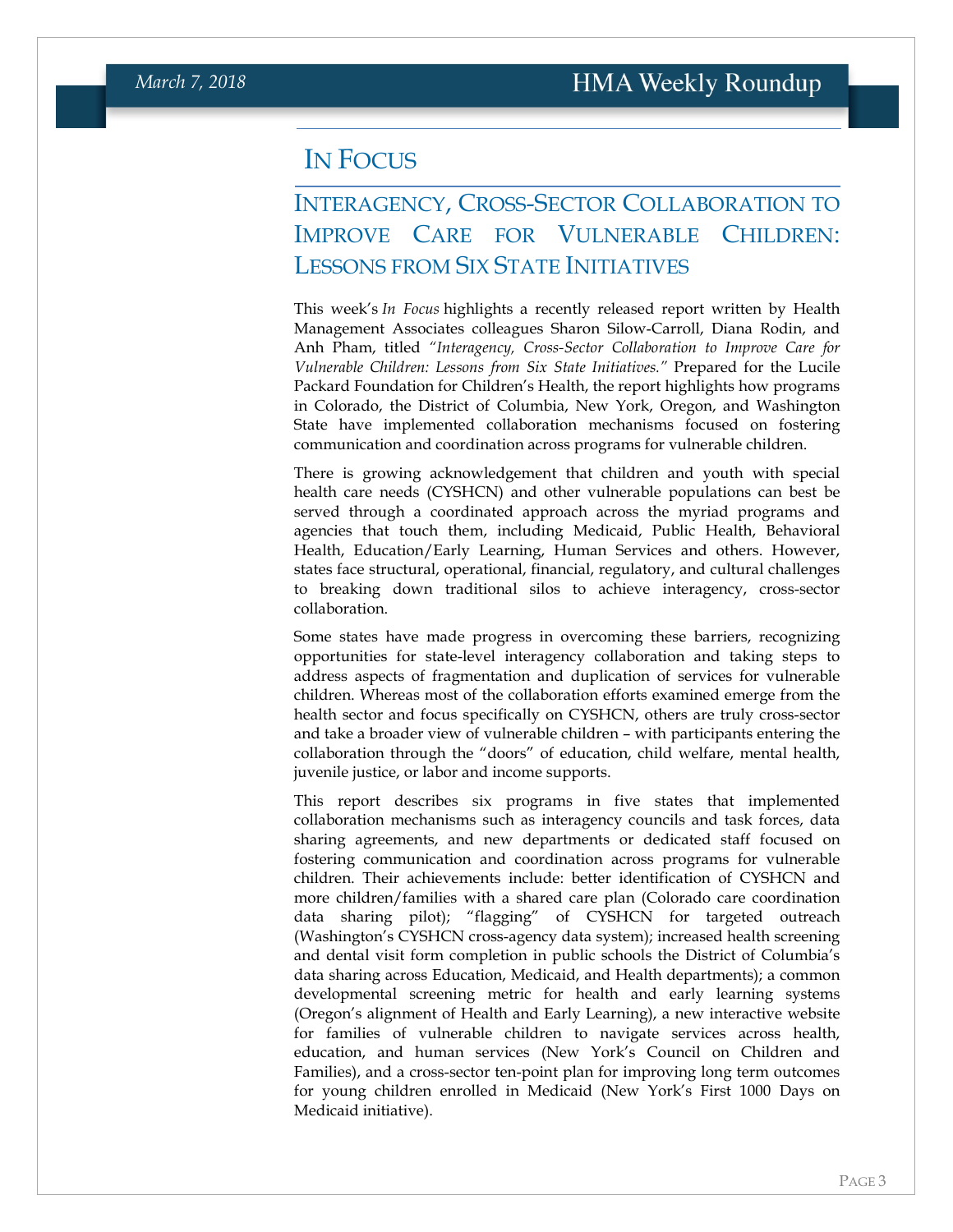While each state's environment and experiences are unique, common strategies and lessons across the programs studied suggest the following recommendations may help other states promote interagency collaboration:

- Inspire the Governor to launch a collaborative initiative as a statewide priority with cross-agency goals and hold state agencies accountable
- Select and nurture collaboration leaders with a broad view of "health" and well-being" and the ability to foster relationships – consider crosssystem leadership
- Establish sustainable collaboration structures and resources (e.g., cross-agency council, dedicated staff, and technical advisory committee) through legislation or interagency agreements; tailor tools and resources to the scope of the initiative, as narrowly targeted efforts require less new infrastructure and investment
- When targeting CYSHCN, incorporate the family/youth/child voice on an ongoing basis, in conjunction with advocacy efforts that train and support families for participating in policy and program planning
- Align with other state initiatives and federal grant opportunities; such efforts will leverage funding and be mutually reinforcing and more likely to gain broad support
- Use robust project management techniques stressing transparency, inclusion, and realistic timelines
- Establish common metrics, goals, and incentives across programs and agencies, with legal and technical guidance to facilitate data sharing and overcome obstacles
- Build standards and requirements for collaboration into managed care contracts and other systems, with monitoring and consequences for non-compliance
- Invest in and assist local collaboration activities, where service provision takes place

More broadly, efforts are needed to expand the concept of "health and wellbeing" to promote greater collaboration across sectors, agencies, and programs, and better coordinated services for CYSHCN and other vulnerable populations and their families.

To access the full report, click [here.](https://www.healthmanagement.com/wp-content/uploads/HMA-Interagency-Collaboration-National-report-02.15.2018.pdf)

To contact Sharon Silow-Carroll, lead author of the report, email [ssilowcarroll@healthmanagement.com.](mailto:ssilowcarroll@healthmanagement.com)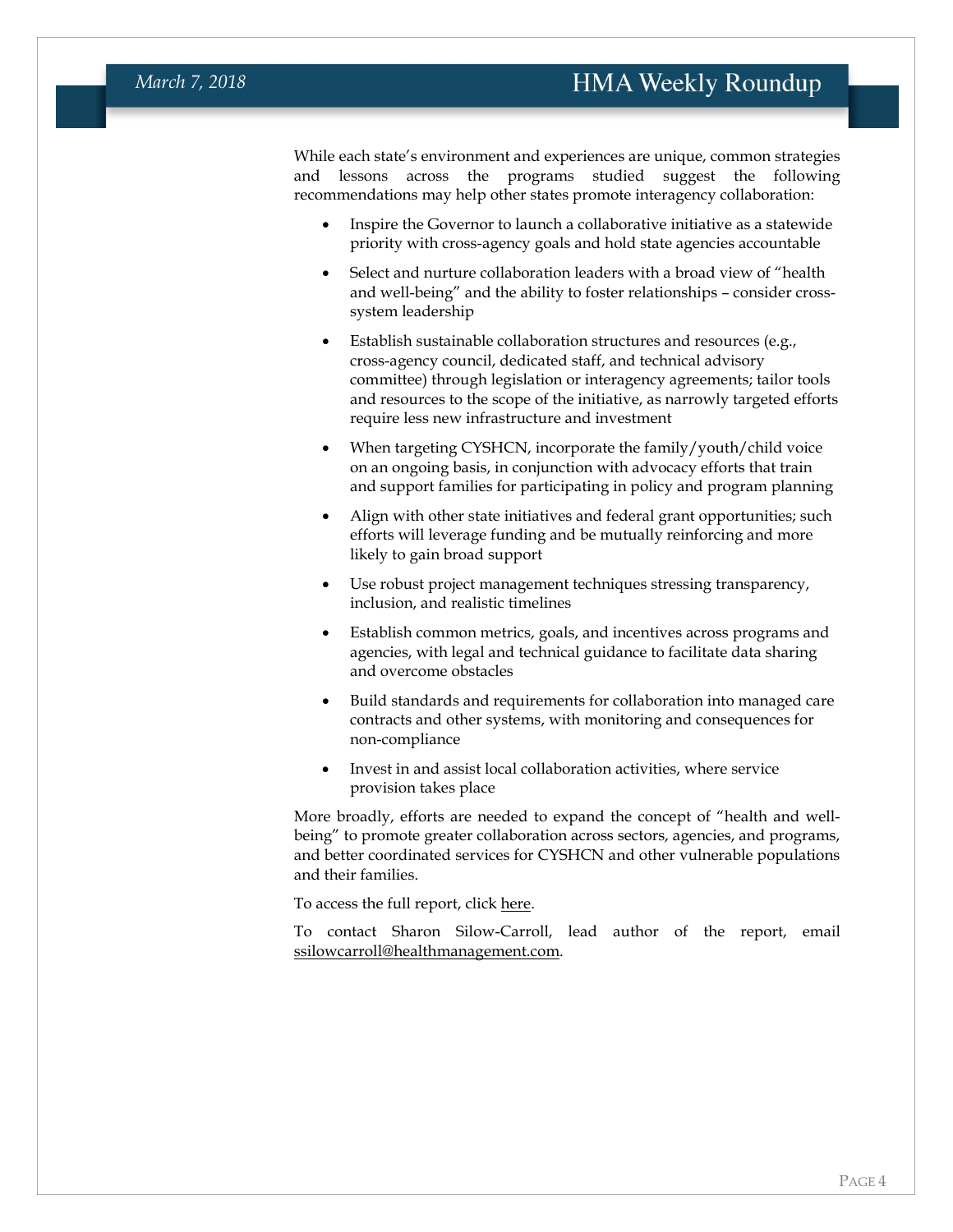### **HMA**  $mm$ ....... **HMA Roundup**

**MEDICAID** ROUNDUP

## <span id="page-4-0"></span>*Arizona*

**Arizona Awards Medicaid Managed Care Contracts.** On March 5, 2018, Arizona awarded the Arizona Health Care Cost Containment System (AHCCCS) Complete Care Integrated Services Medicaid managed care contracts. The seven managed care organizations are: Banner-University Family Care Plan, Care1st Health Plan Arizona (WellCare), Health Choice Arizona (Steward Health Choice Arizona), Health Net Access (Centene), Magellan Complete Care of Arizona, Mercy Care, and UnitedHealthcare Community Plan. Contracts were awarded for the Central, South, and North geographic service areas, and plans are expected to collectively enroll roughly 1.5 million Medicaid members. Contracts are slated to begin October 1, 2018. [Read More](https://azahcccs.gov/shared/News/PressRelease/AHCCCSAwardsContractstoManagedCareOrganizations.html)

### <span id="page-4-1"></span>*Arkansas*

**CMS Approves Arkansas Medicaid Work Requirements Waiver.** *Arkansas Online* reported on March 5, 2018, that the Centers for Medicare & Medicaid Services (CMS) approved Arkansas' Medicaid waiver that implements Medicaid work requirements. The waiver will affect 39,000 non-disabled, childless adults aged 19 to 49. Originally, Arkansas was also seeking to reduce Medicaid eligibility to the poverty level, which would have dropped enrollment by 62,998 individuals. The Arkansas Department of Human Services predicted it would have saved \$307 million from reduced eligibility. However, CMS did not approve this. The state expects to save \$49.4 million from the work requirements. [Read More](http://www.arkansasonline.com/news/2018/mar/05/work-requirement-okd-arkansas-medicaid-expansion-p/)

## *California*

**UC Davis Medical Center Expands Free Genomic Testing for Medi-Cal Members.** The *Sacramento Bee* reported on March 1, 2018, that the University of California Davis Medical Center is expanding its free genomic testing program for Medi-Cal families. A two-year, \$50,000 grant will help cover the cost of the testing to help diagnose rare genetic disorders. Currently, Medi-Cal provides limited access to genetic testing. [Read More](http://www.sacbee.com/news/local/health-and-medicine/article202968334.html)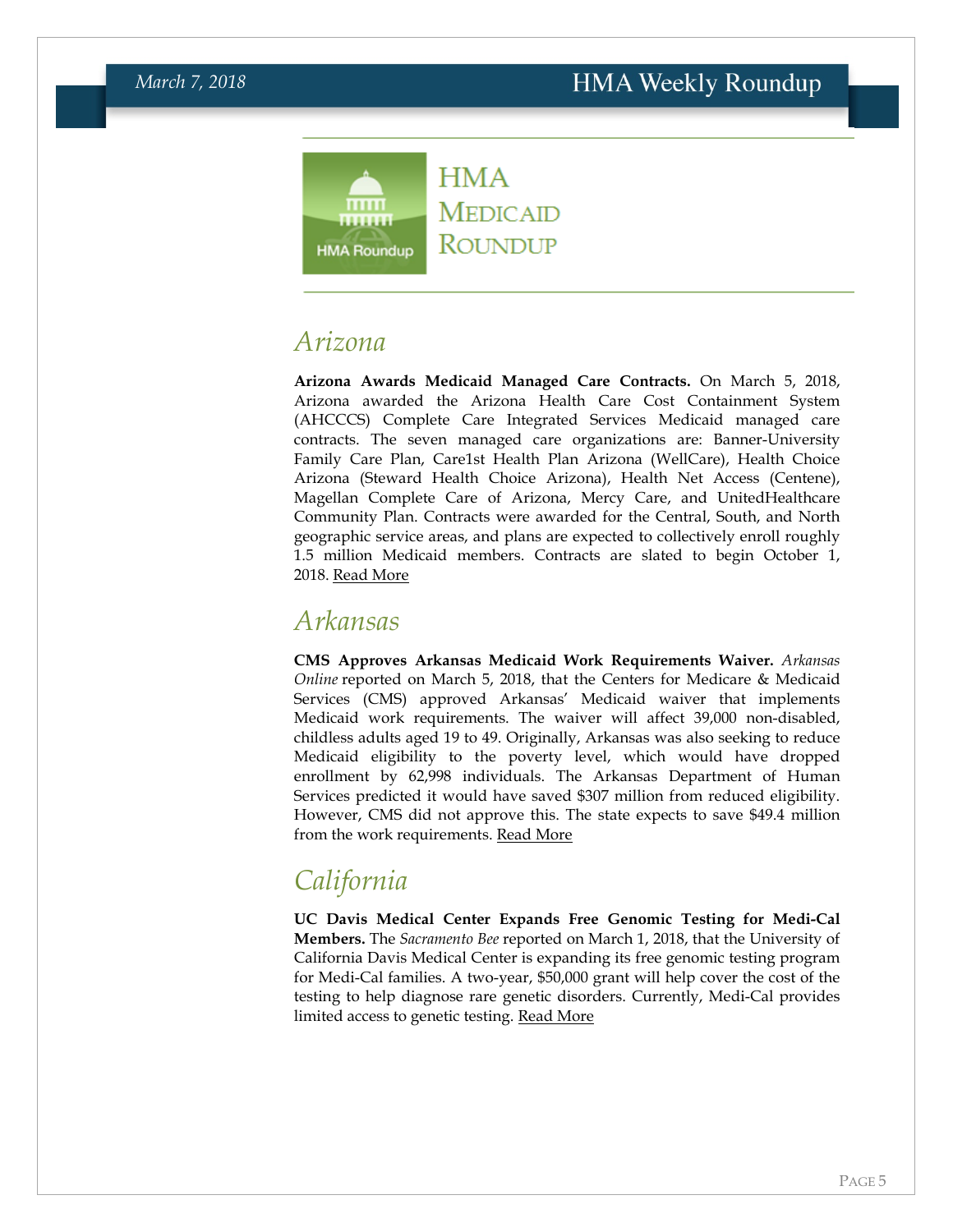**California Individual Market to See Enrollment Fall by 378,000, Study Says.** *The Los Angeles Times* reported on March 1, 2018, that repealing the individual mandate is expected to reduce enrollment in the California individual insurance market by 378,000, according to a *Health Affairs* study. Of these, 250,000 have insurance through Covered California, the state's Affordable Care Act Exchange. Premiums are expected to rise 7 percent more than expected. [Read More](http://www.latimes.com/business/la-fi-tax-mandate-study-20180301-story.html)

#### *Florida*

**Florida Senate Drops Medicaid MCO Rate Cuts from Budget.** *News Service Florida* reported on March 1, 2018, that the Florida Senate has removed the Medicaid managed care plan rate cuts from the state's proposed fiscal 2019 budget. The cuts of as much as \$230 million were met with opposition from the House. The Senate did keep its proposal to cut \$8 million from the Healthy Start Program, which serves 6,600 high-risk pregnant women and infants statewide. The Senate and House conference committee has until March 2 to resolve budget differences. [Read More](https://newsserviceflorida.com/app/post.cfm?postID=28292)

## <span id="page-5-0"></span>*Hawaii*

**Hawaii Awards Community Care Services Contract to Ohana Health Plan**. Ohana Health Plan, a WellCare company, announced on March 6, 2018, that it has been awarded a contract with Hawaii's Department of Human Services' Med-QUEST Division to provide Community Care Services (CSS). The Community Care Services program offers social services, connecting behavioral health resources, housing, employment and transportation to approximately 5,200 Medicaid-eligible adults in Hawaii with severe mental illnesses. The program is expected to begin on July 1, 2018, under a two-year contract. Ohana has held the contract since 2013. [Read More](http://ir.wellcare.com/file/Index?KeyFile=392476744)

### *Illinois*

**Legislature Approves Bill to Revamp Medicaid Hospital Assessment.**  The *New Haven Register/Associated Press* reported on February 28, 2018, that the Illinois legislature approved a plan to update the state's hospital assessment program and redistribute Medicaid payments based on where services are provided. The current assessment program ends on June 30, 2018. Governor Bruce Rauner is expected to sign the bill. [Read More](https://www.nhregister.com/news/article/Illinois-House-OKs-plan-for-Medicaid-hospital-12717203.php)

## *Louisiana*

**House Passes Medicaid Bill That Recommends Work, But Doesn't Require It.** *NOLA.com/The Times-Picayune* reported on March 2, 2018, that the Louisiana House passed a bill recommending that able-bodied individuals on Medicaid find work, but adding no one would lose coverage for refusing. The House approved a separate bill that would require the Department of Health to verify Medicaid recipient household incomes if they were 10 percent above the upper income threshold. [Read More](http://www.nola.com/politics/index.ssf/2018/03/louisiana_medicaid_work_requir_1.html)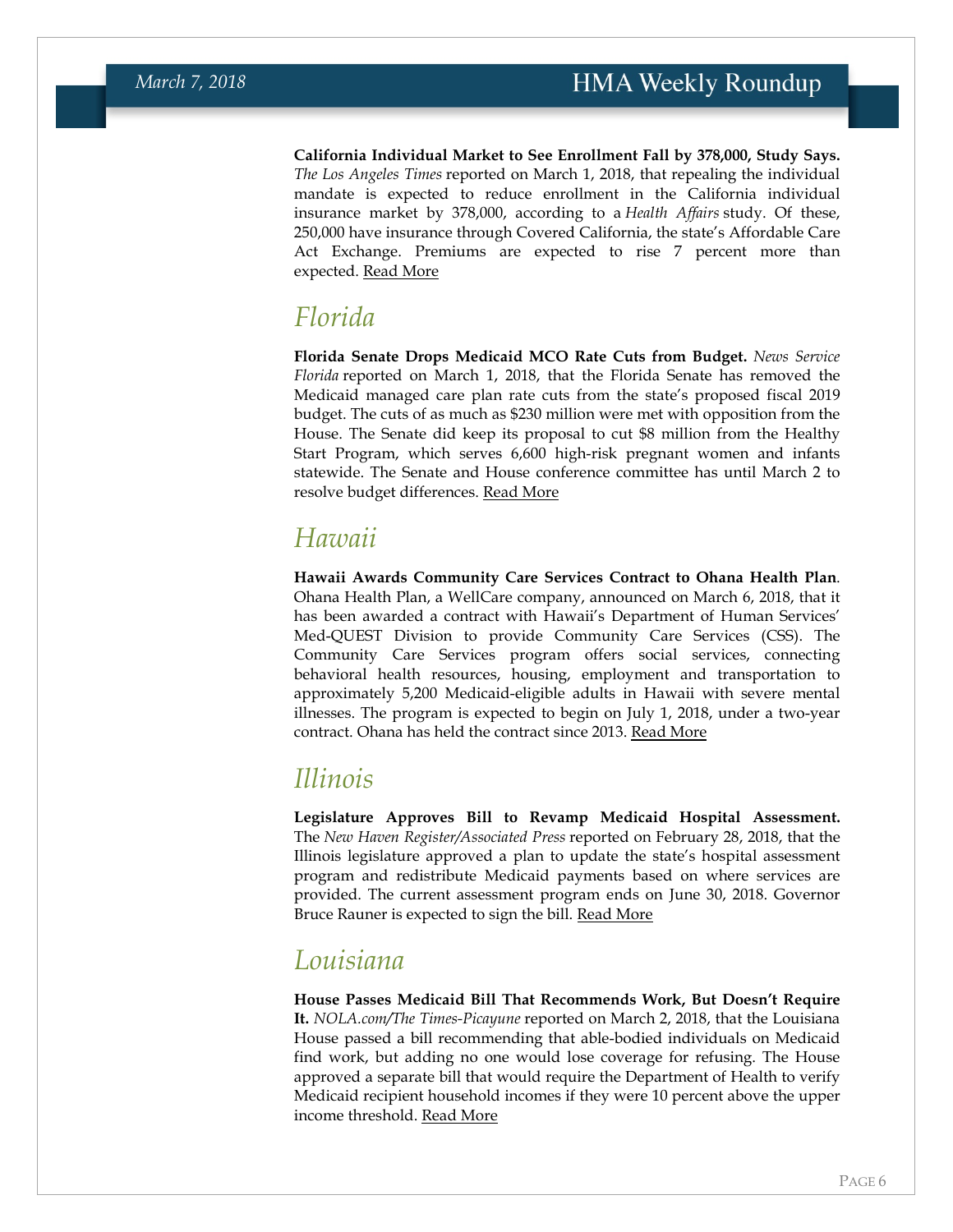#### <span id="page-6-0"></span>*Massachusetts*

**Massachusetts Providers Expect Confusion as State Rolls Out ACO Networks.** *The Boston Globe* reported on March 1, 2018, that Massachusetts health care providers expect confusion among Medicaid patients as the state begins to roll out new Accountable Care Organization networks. Members assigned to an ACO have until May 31 to switch before they are locked in for nine months. The changes are expected to impact more than 800,000 Medicaid recipients and are designed to better manage patient care, reimburse providers based on quality, and to address social determinants of health. [Read More](https://www.bostonglobe.com/business/2018/02/28/masshealth/SUZzc5Hjcn17891Zfah4GN/story.html)

## <span id="page-6-1"></span>*New Jersey*

#### HMA Roundup – Karen Brodsky [\(Email Karen\)](mailto:kbrodsky@healthmanagement.com)

**Quality Performance Results Published for New Jersey Nursing Facilities.**  The New Jersey Department of Human Services released the performance metrics for all nursing facilities in 2016 and the first three quarters of 2017 on long-stay residents for the following five measures:

- 1. Pressure ulcer
- 2. Physically restrained
- 3. Falls with major injury
- 4. Flu vaccine
- 5. Antipsychotic medication use

These measures are part of the CMS Minimum Data Set 3.0 (MDS 3.0) for clinical assessment of residents in nursing facilities. The report includes the statewide average for each measure and the individual nursing facility performance rates. [Read More](http://www.nj.gov/humanservices/dmahs/home/Quality_Performance_Standards_February_2018_Data_Release.pdf)

**New Jersey MLTSS Program Implements Nursing Facility Quality Metrics for 'Any Willing Quality Provider' Initiative.** The New Jersey Department of Human Services (DHS) Medicaid Managed Long-Term Services and Supports (MLTSS) Steering Committee's Quality Workgroup is rolling out a multi-year Any Willing Quality Provider (AWQP) initiative that will distribute a "prebaseline" data set to nursing facilities to inform them about their performance on five quality metrics. DHS will collect and distribute the data bi-annually to help nursing facilities design and implement quality improvement plans. Ultimately, there will be seven performance measures used as the basis for managed care organizations to determine if nursing facility providers are eligible to enter into MLTSS contracts. Nursing facilities must meet at least four out of seven measures to be designated an AWQP. Measurement specifications are available in Appendix A of a letter that was sent to nursing facilities in February 2018, available [here.](http://www.nj.gov/humanservices/dmahs/home/Letter_to_Medicaid_Nursing_Homes_February_2018.pdf)

#### *New Mexico*

**Governor Signs Bill Outlawing "Step Therapy".** The *Tribune New Service/Governing* reported on March 5, 2018, that New Mexico Governor Susana Martinez has signed a bill outlawing the insurance company practice known as "step therapy," which requires patients to use less expensive medication before a more expensive one. The legislation passed without opposition in the state Senate or House. [Read More](http://www.governing.com/topics/health-human-services/tns-new-mexico-martinez-step-therapy.html)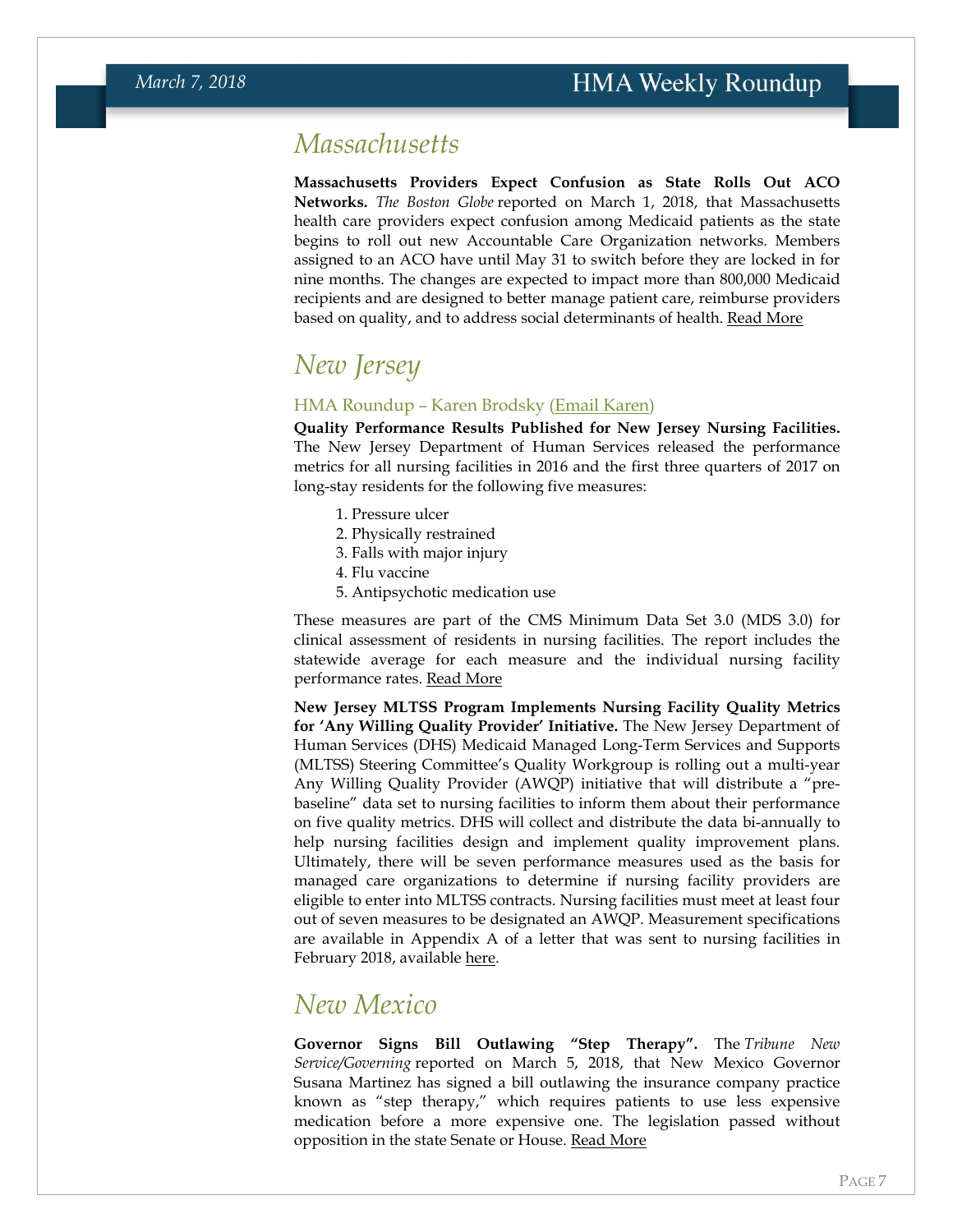#### <span id="page-7-0"></span>*New York*

#### HMA Roundup – Denise Soffel [\(Email Denise\)](mailto:dsoffel@healthmanagement.com)

**Consumer Groups Express Concern about Centene Acquisition of Fidelis Care.** Four leading statewide consumer advocacy groups – Consumers Union, Health Care for All New York, Medicaid Matters New York, and New Yorkers for Accessible Health Coverage – released a statement expressing concerns about the proposed acquisition of the nonprofit Fidelis Care health plan by Centene Corporation, a national for-profit insurance company. The major concerns are:

1) Fidelis Care's charitable health care assets should be protected for the public's benefit, and remain dedicated to a social mission of expanding health insurance coverage and care for the medically underserved.

2) The state must provide fair, impartial, and comprehensive oversight of any insurance conversions or acquisitions to ensure they are in the public interest.

3) Shortfalls in health care funding for Medicaid and other public health care programs are an urgent public matter. The state needs long-term funding streams for state health care programs rather than relying on one-time conversion assets.

The consumer groups argue that all aspects of the Centene-Fidelis Care transaction need to be clearly understood and spelled out before making any decision as to whether the sale is in the public interest. [Read More](http://medicaidmattersny.org/)

**New York Health + Hospitals President Outlines Strategy for Addressing Financial Challenges.** Dr. Mitchell Katz, the newly appointed President and CEO of the New York Health  $+$  Hospitals  $(H + H)$ , outlined his plans for addressing the system's ongoing financial challenges.  $H + H$ , the largest public hospital system in the country, is facing a \$1.6 billion deficit in 2019, projected to rise to \$1.8 billion in 2020. In a presentation to the City Council, Katz articulated his priorities for the system and identified seven actions the system will take to improve its financial viability. His priorities are to invigorate and expand primary care, to improve access to needed specialty care, and to bring fiscal solvency to  $H + H$ . Action steps include the following:

- Reduce administrative expenses by eliminating consultants and
- decreasing administrative positions
- Bill insurance for insured patients
- Code and document effectively
- Stop sending away paying patients
- Invest resources into hiring positions that are revenue generating
- Provide specialized services that are well reimbursed
- Convert uninsured people who qualify for insurance to be insured

#### [Read More](http://www.nychealthandhospitals.org/new-york-city-council-hearing-examining-the-status-of-one-new-york-health-care-for-our-neighborhoods-what-progress-has-been-made-and-what-challenges-lie-ahead/)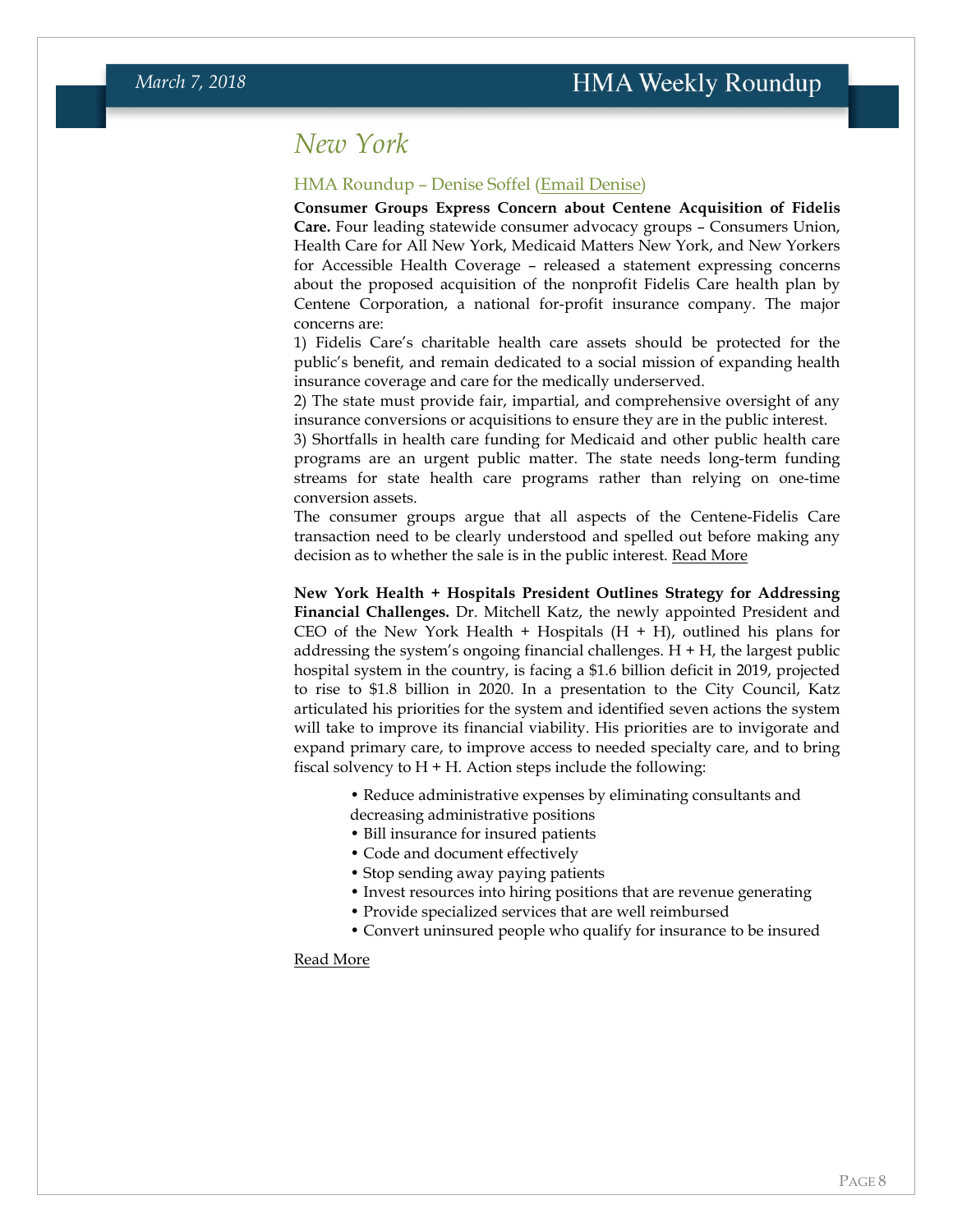#### **HMA Weekly Roundup**

**New York Announces Care Coordination Organizations for People with Intellectual/Developmental Disabilities.** The New York Office for People With Developmental Disabilities (OPWDD) is implementing People First Care Coordination, a new approach to coordinating services for people with intellectual and developmental disabilities in New York State. The new care coordination model is called Health Home Care Management. It will span multiple service systems, including the OPWDD system, and incorporate physical health, behavioral health and life support services. Care Coordination Organizations (CCOs), based on a health home model, are being established by groups of OPWDD providers in each region across the state to provide multiagency care coordination. Six new CCOs have been identified to begin

- providing care management services July 1, 2018:
	- Advance Care Alliance
	- Care Design NY
	- LIFEPlan
	- Person Centered Services
	- Prime Care Coordination
	- Tri-County Care

The Medicaid Service Coordination (MSC) program which is currently used to coordinate developmental disabilities services will be replaced by this new service. The CCOs will be staffed by care managers, and to ensure the continuity of care, in many cases the new care managers will be current Medicaid service coordinators who will receive additional training for this new role.

OPWDD envisions CCOs affiliating with managed care organizations, ultimately shifting to a mandatory Medicaid managed care system reflecting the structure of most of NY's Medicaid program. They expect the shift to a mandatory managed care system will happen gradually, with a five-year transition planned. [Read More](https://opwdd.ny.gov/news_and_publications/press-release/new-york-provides-people-developmental-disabilities-improved-way)

**Excellus BlueCross BlueShield Increases Profits***. The Syracuse Post-Standard* reported on February 28, 2018, that Excellus BlueCross BlueShield, an upstate insurance plan that participates in NY's publicly sponsored coverage programs, nearly doubled its profits in 2017. Excellus generated net income, or profit, of \$182.3 million last year, up from \$99.5 million in 2016, according to a report filed today with the state. The insurer's net income was 3.2 percent of the \$5.6 billion it collected in revenue, the highest net income percentage since 2011. [Read More](http://www.newyorkupstate.com/news/2018/02/excellus_profit_nearly_doubles_see_how_much_health_insurer_paid_20_top_execs.html)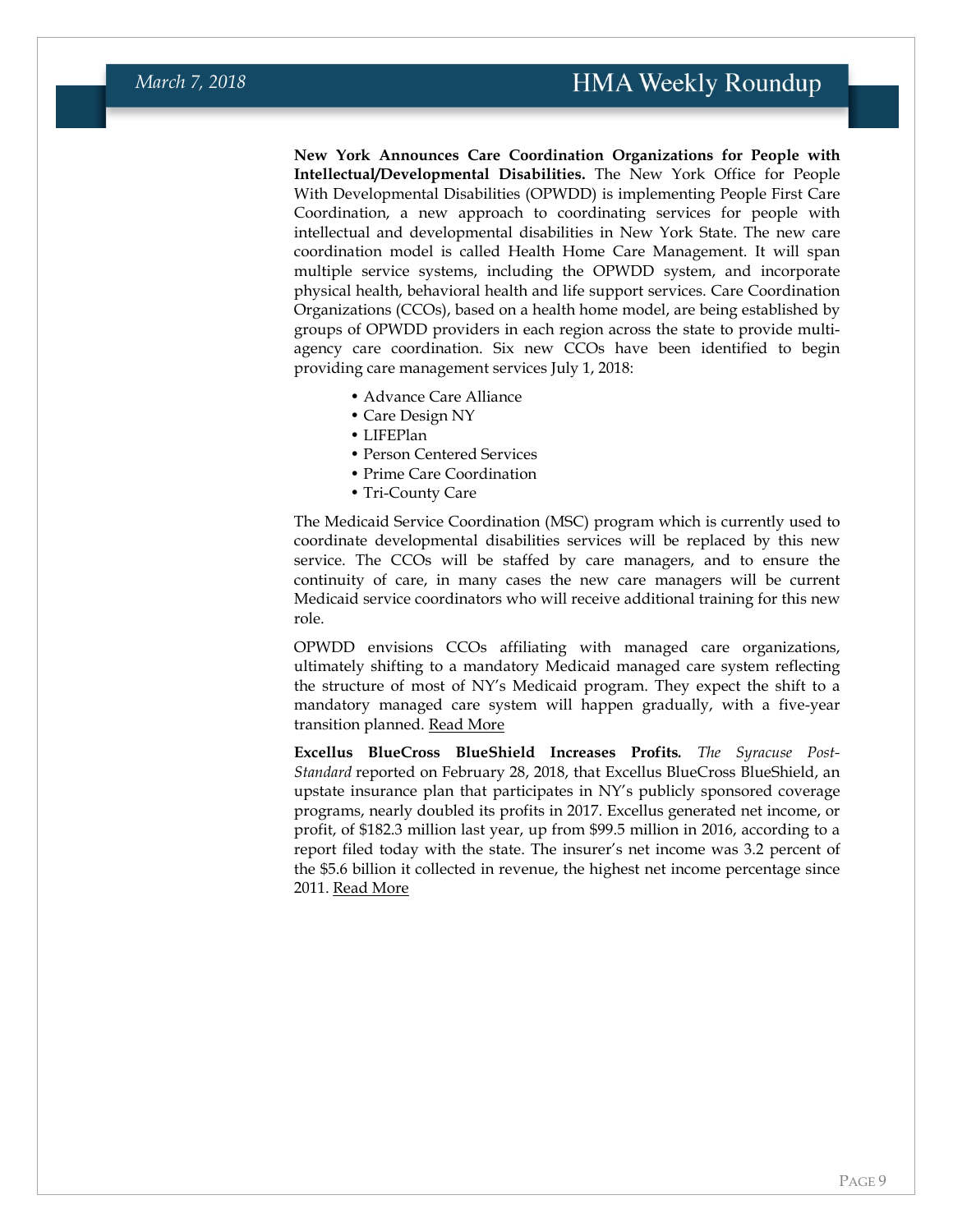## <span id="page-9-0"></span>*North Carolina*

**North Carolina Releases Enrollment Broker Services RFP.** The North Carolina Department of Health and Human Services released the Medicaid Enrollment Broker Services request for proposals (RFP) on March 2, 2018. North Carolina is seeking to transition its Medicaid program from a fee-forservice model to a managed care model. Most Medicaid and NC Health Choice populations will be mandatorily enrolled in Prepaid Health Plans (PHPs), with the exception of duals, PACE, medically needy, Health Insurance Premium Payment (HIPP) beneficiaries, and beneficiaries only eligible for emergency services. The transition of beneficiaries with a serious mental illness, a serious emotional disturbance, a substance use disorder, or an intellectual/developmental disability (IDD) will be delayed until the launch of Behavioral Health and I/DD Tailored Plans. North Carolina estimates 2.1 million individuals will be eligible for managed care. The enrollment broker will support the state's transformation of Medicaid through choice counseling, call center capabilities, outreach, and other enrollment broker services. Proposals are due April 13, 2018. Contracts will be awarded May 31, 2018.

**Atrium Health Drops Merger with UNC Health Care.** *Modern Healthcare* reported on March 2, 2018, that Atrium Health, previously known as Carolinas HealthCare System, suspended merger negotiations with UNC Health Care after criticism from state officials over potential price increases. Atrium is the largest hospital chain in North Carolina. [Read More](http://www.modernhealthcare.com/article/20180302/NEWS/180309966)

#### *Ohio*

**Medicaid Work Requirements Proposal Draws Criticism.** The *Columbus Dispatch* reported on March 1, 2018, that advocates, providers, and others testified against Ohio Medicaid's proposal to implement work requirements for non-disabled adults enrolled in Medicaid at a public hearing in Columbus. Testimony included complaints the new requirements would create undue burden on county agencies, force many vulnerable individuals to lose Medicaid by creating additional obstacles to accessing care, and jeopardize lives. [Read More](http://www.dispatch.com/news/20180301/critics-slam-medicaid-work-proposal)

### *Oklahoma*

**Governor Issues Executive Order for Medicaid Work Requirements.** *Fox 25 News* reported on March 6, 2018, that Oklahoma Governor Mary Fallin issued an executive order to develop Medicaid work requirements. The order instructs the Oklahoma Health Care Authority to file the waiver and state plan amendments within the next six months. All Medicaid beneficiaries will be required to work with the exception of individuals who are under the age of 19 or over 64, physically or mentally unfit for employment, pregnant, caretakers, and those in a drug or alcohol addiction treatment and program. [Read More](http://okcfox.com/news/local/fallin-files-executive-order-developing-work-requirement-for-those-receiving-medicaid)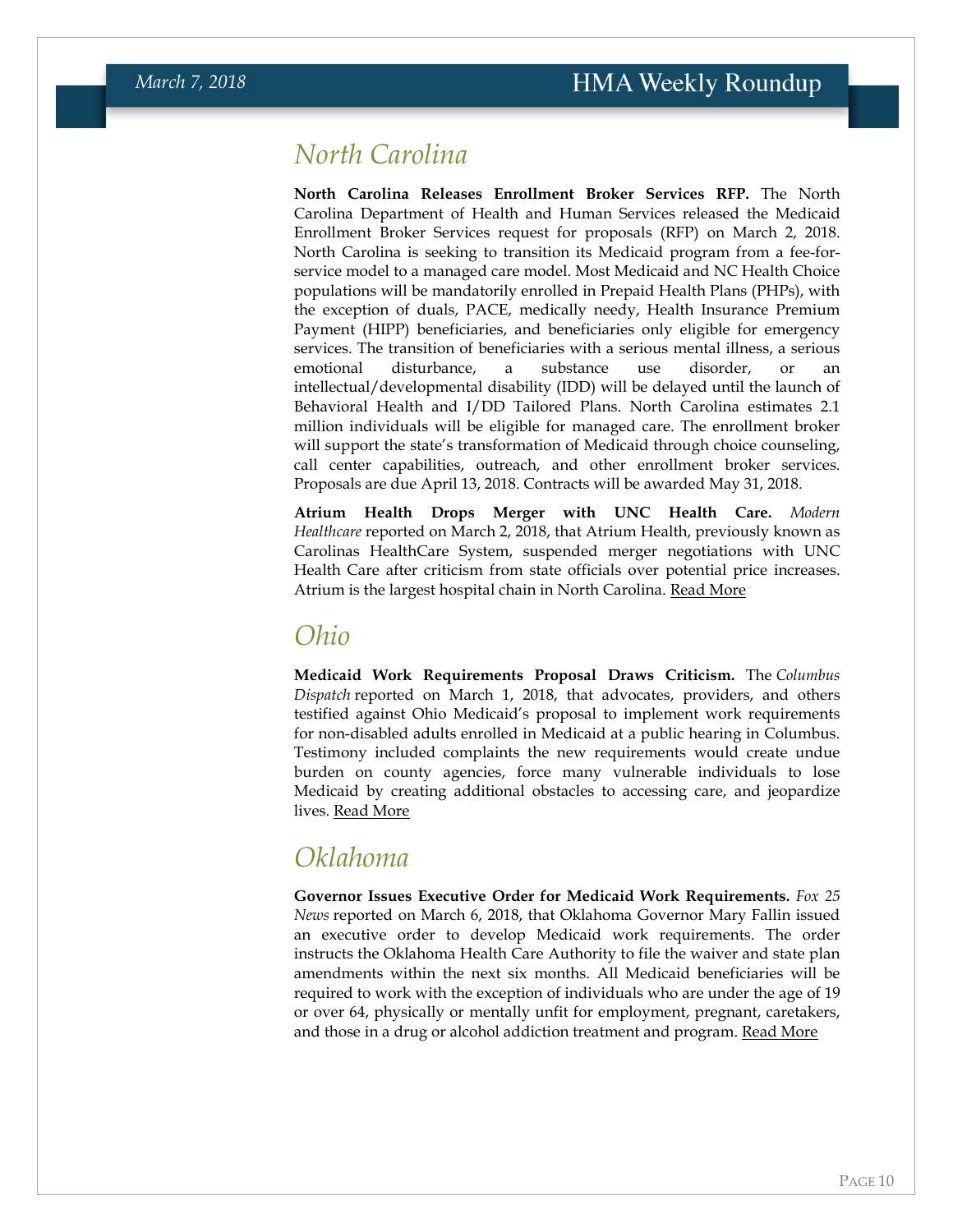## *Pennsylvania*

**Pennsylvania Streamlines Access to MAT for Opioid Use Disorder.**  Pennsylvania Governor Tom Wolf announced on March 1, 2018, that the state's Medicaid program will no longer require prior authorization to cover medication-assisted treatment (MAT) for opioid use disorder. MAT, a Food and Drug Administration (FDA)-approved treatment, was previously subject to prior authorization rules could delay access during a critical treatment window. The administration will work with Medicaid managed care organizations to fully implement the new policy within 60 days. The announcement comes halfway through a three-month public health emergency declaration, which allows government officials to temporarily suspend some regulations to help fight Pennsylvania's opioid epidemic. [Read More](https://www.governor.pa.gov/governor-wolf-announces-end-policy-delays-access-treatment-opioid-use-disorder)

### <span id="page-10-0"></span>*South Carolina*

**South Carolina Awards Multi-Vendor Integrator Award to Cognosante.**  South Carolina announced on February 23, 2018, that it has awarded a Multi-Vendor Integrator contract to Cognosante, effective March 6, 2018, through March 5, 2023. Cognosante will perform project management oversight of third-party solutions providers as they design, develop, and implement solutions to replace the state's Medicaid Management Information System with a new Medicaid Enterprise System.

## *Virginia*

**Governor Warns House Lawmakers to Fund Medicaid Expansion or He Will Propose Budget Amendment.** *The Washington Post* reported on March 2, 2018, that Virginia Governor Ralph Northam told state budget negotiators to include Medicaid expansion in spending plans or he would add the expansion as a budget amendment. Northam, a Democrat, made a campaign promise to expand Medicaid to approximately 400,000 low-income adults in Virginia. He needs to win over two Republicans to pass a budget with expansion. [Read](https://www.washingtonpost.com/local/virginia-politics/va-gov-northam-threatens-nicely-to-use-amendment-to-muscle-in-medicaid/2018/03/02/6ee732c2-1e34-11e8-ae5a-16e60e4605f3_story.html)  [More](https://www.washingtonpost.com/local/virginia-politics/va-gov-northam-threatens-nicely-to-use-amendment-to-muscle-in-medicaid/2018/03/02/6ee732c2-1e34-11e8-ae5a-16e60e4605f3_story.html)

## *West Virginia*

**Medicaid Budget Concerns Arise as Raises Teachers' Pay to End Strike.** *The New York Times* reported on March 6, 2018, that Medicaid funding could be at risk after West Virginia Governor James Justice signed a bill increasing state workers' and teachers' pay by 5 percent following a statewide teachers' strike. According to West Virginia Senate Finance Chairman Craig Blair, the pay raises could be funded through cuts to Medicaid, among other areas; however, the Governor stated that the Medicaid budget would not be cut. The strike was in response to low pay and rising health insurance costs. The raises are expected to cost the state treasury approximately \$110 million a year. Read [More](https://www.nytimes.com/2018/03/06/us/west-virginia-teachers-strike-deal.html)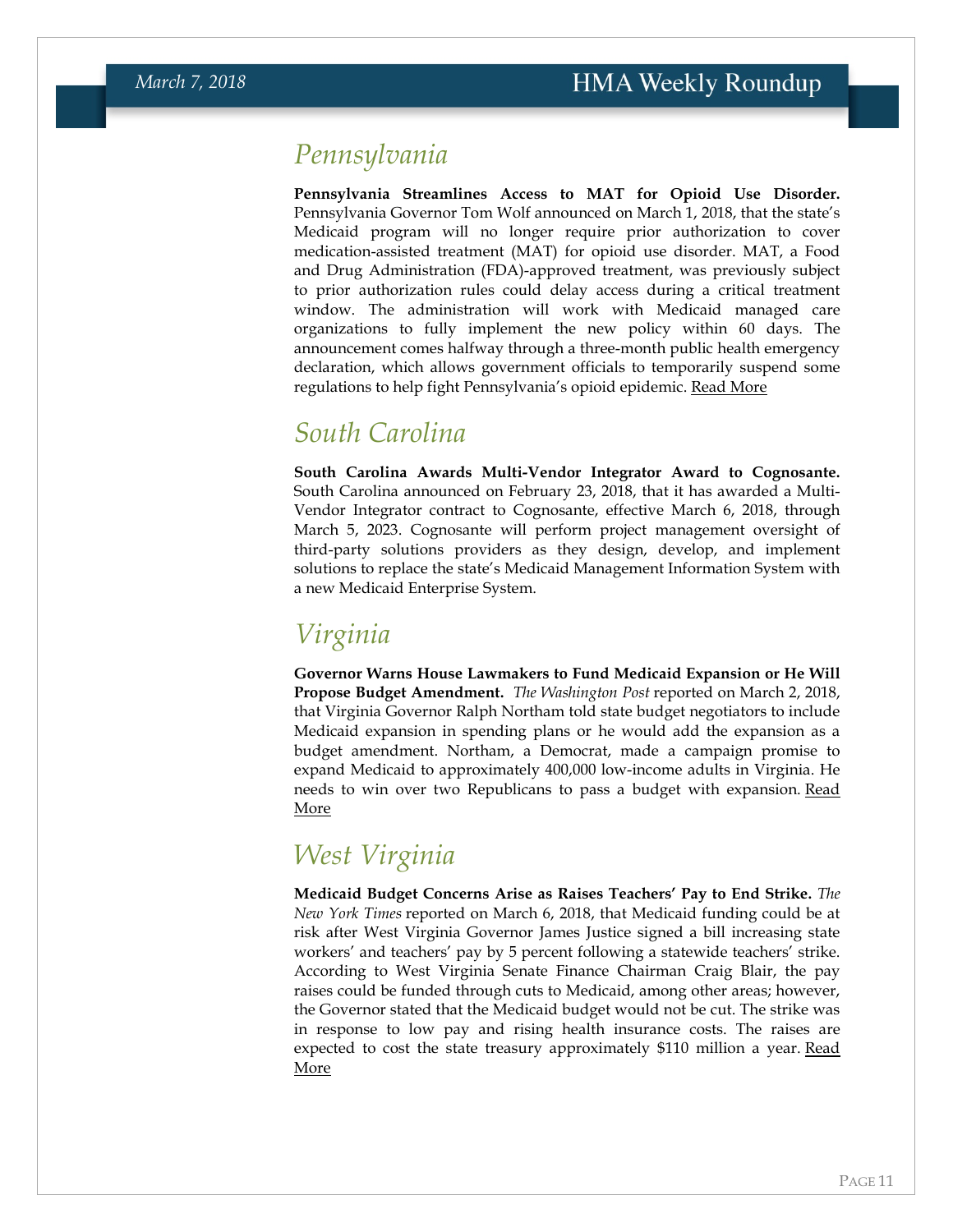### *Wisconsin*

**Governor Signs Exchange Reinsurance Bill.** *The Hill* reported on February 28, 2018, that Wisconsin Governor Scott Walker signed legislation to establish a \$200 million reinsurance fund aimed at stabilizing the state's Exchange market. The bill authorizes the state to apply for a federal 1332 waiver to offer the reinsurance program, which would cover up to 80 percent of medical claims costing between \$50,000 and \$250,000. [Read More](http://thehill.com/policy/healthcare/376016-obamacare-critic-gov-scott-walker-signs-bill-aimed-at-stabilizing-laws)

### <span id="page-11-0"></span>*National*

**White House Proposes ACA 'Relief Provisions.'** *Politico* reported on March 6, 2018, that the Trump administration has proposed several conservative policy changes to the Affordable Care Act marketplaces in exchange for stabilizing them, according to a leaked document obtained by *Politico*. These include allowing short-term, limited-duration health plans, expanding health savings accounts (HSAs), and modifying age-rating requirements to allow premium variation up to 5:1. The administration will support cost-sharing reduction (CSR) payments after 2018. [Read More](https://www.politico.com/story/2018/03/06/obamacare-democrats-white-house-insurance-stable-388816)

**HHS Secretary Says Changes Coming to Provider Reimbursements.** *CQ News* reported on March 5, 2018, that Health and Human Services (HHS) Secretary Alex Azar announced that the Trump administration will overhaul the way the federal government reimburses providers. In an effort to improve technology and transparency, HHS will make changes to interoperability, price transparency, and care delivery through Medicare and Medicaid, and remove regulations that hinder private innovation. Azar hinted at changes to Medicare's fee-for-service payment schedule and value-based changes through pilot programs from the Center for Medicare and Medicaid Innovation (CMMI). [Read More](https://plus.cq.com/login?jumpto=http%3A%2F%2Fplus.cq.com%2F)

**Federal Judge Annuls CMS Hospital Medicaid Reimbursement Rule.**  *Chron* reported on March 5, 2018, that U.S. District Judge Emmet Sullivan annulled a new rule from the Centers for Medicare & Medicaid Services (CMS) that allowed CMS to count private insurance payments against hospitals' Medicaid reimbursement amounts, known by hospitals as "double dipping." CMS is expected to appeal the ruling. Texas Children's Hospital was the first hospital to contest the double dipping practice. In 2014, Sullivan granted an injunction in favor of hospitals that were affected, but CMS codified that reimbursement change into a rule and denied funding to hospitals. [Read More](https://m.chron.com/news/houston-texas/houston/article/Texas-Children-s-to-recoup-tens-of-millions-12730243.php)

**Grassley Introduces 340B Drug Discount Transparency Bill.** *Modern Healthcare* reported on March 2, 2018, that Senator Chuck Grassley (R-IA) introduced a bill that would require hospitals to report prices paid to manufacturers for drugs in the 340B drug discount program. Meanwhile, the Senate health committee is expected to hold hearings on the 340B program this spring, following hearings later this month by the House Energy & Commerce Committee. Other lawmakers critical of the 340B program have introduced legislation to limit the program. [Read More](http://www.modernhealthcare.com/article/20180302/NEWS/180309973)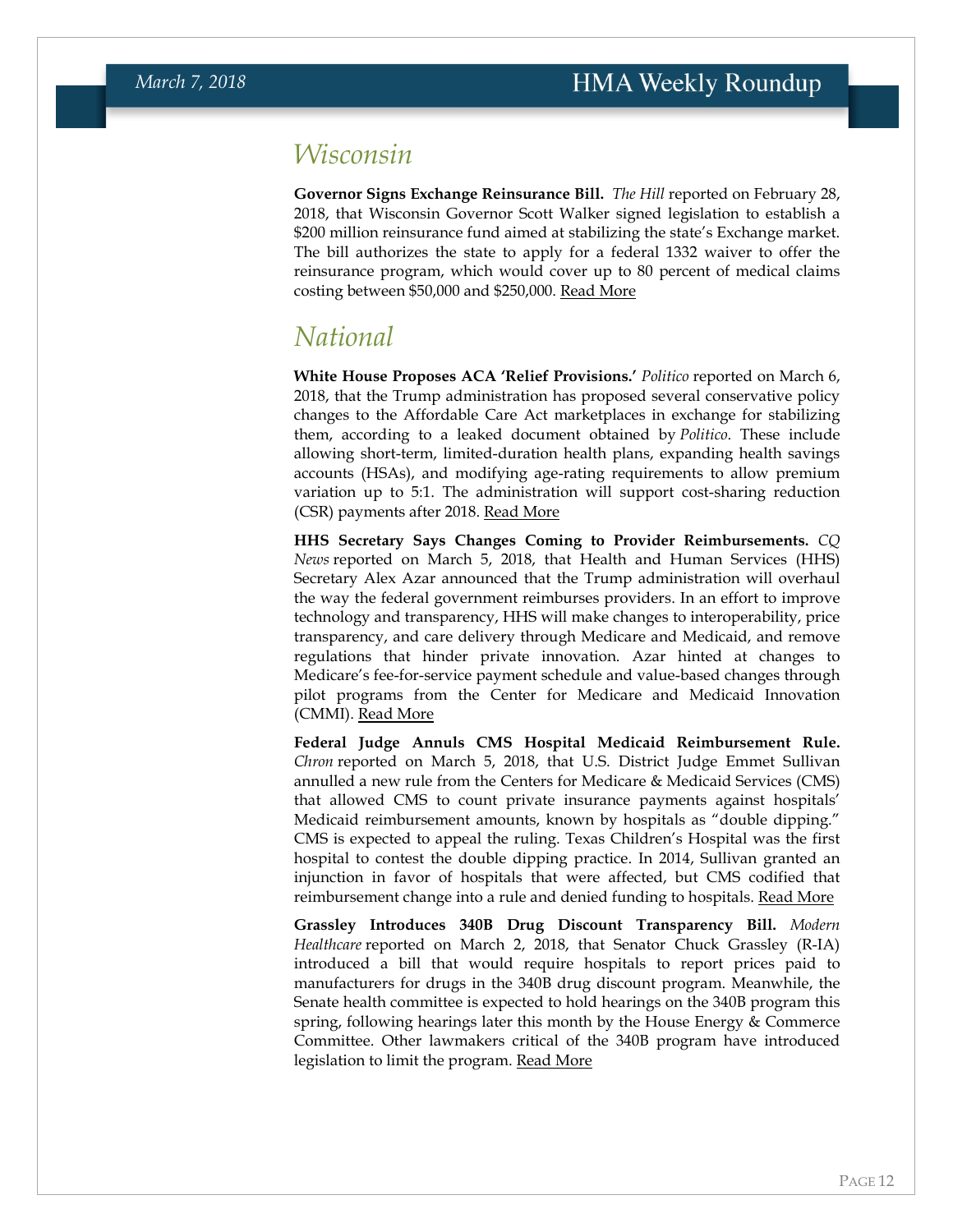**Public Skeptical of Medicaid Work Requirements, Lifetime Limits, Says Kaiser Survey.** *Modern Healthcare* reported on March 1, 2018, that a Kaiser Family Foundation survey found that the public is skeptical of Medicaid work requirements and lifetime limits. Among those polled, 41 percent said the goal of work requirements is to reduce government spending, while 33 percent said it was to reduce poverty. Two thirds said that Medicaid should be available to low-income people as long as they qualify. Overall, 74 percent held favorable views of Medicaid. [Read More](http://www.modernhealthcare.com/article/20180301/NEWS/180309999)

**Few Medicaid Beneficiaries Are Paying Required Premiums.** *Kaiser Health News* reported on March 1, 2018, that Medicaid enrollees are largely opting not to pay Medicaid premiums. In Arkansas, for example, only 20 percent of Medicaid recipients who earn above the poverty level paid the required \$13 monthly premium. In Indiana, Iowa, Michigan, and Montana, tens of thousands of individuals are also foregoing payment. Beneficiaries are also failing to meet other conditions, such as voluntary health risk assessments. [Read More](https://khn.org/news/tens-of-thousands-of-medicaid-recipients-skip-paying-new-premiums/)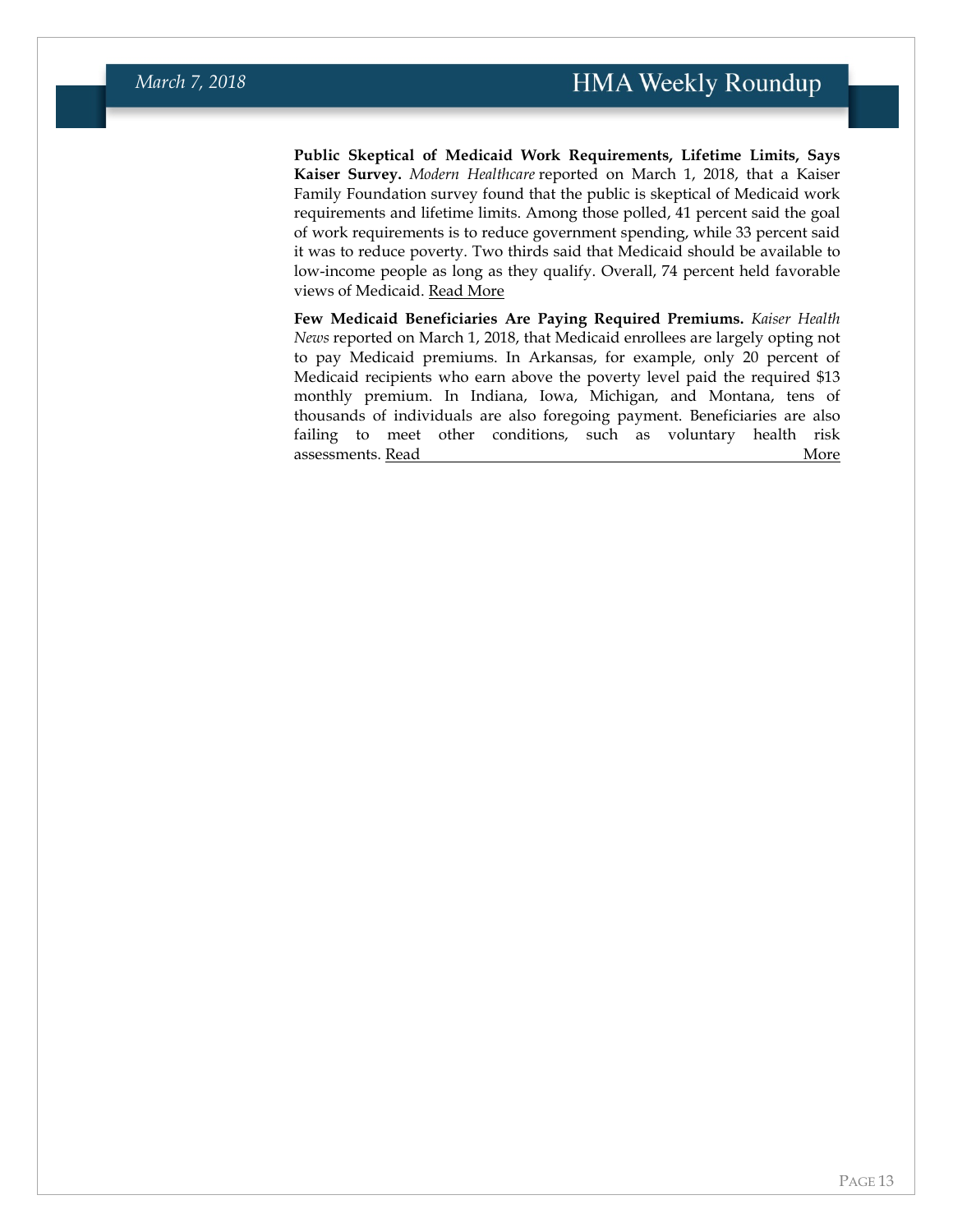<span id="page-13-0"></span>

**INDUSTRY NEWS** 

**HCR ManorCare to File for Bankruptcy, Transfer Ownership to Quality Care Properties.** *Reuters* reported on March 2, 2018, the real estate investment trust Quality Care Properties will take control of nursing home operator HCR ManorCare, which is filing for Chapter 11 bankruptcy. In exchange for full ownership, Quality Care will forgive back rent owed by ManorCare. Quality Care expects to close the deal in the third quarter of 2018. [Read More](https://www.reuters.com/article/us-hcr-manorcare-bankruptcy-quality-care/quality-care-to-take-over-hcr-manorcare-as-part-of-bankruptcy-deal-idUSKCN1GE1V4)

**Addus HomeCare to Acquire Ambercare.** Addus HomeCare reported on February 28, 2018, that it had signed a definitive agreement to acquire New Mexico-based Ambercare Corporation for \$40 million. Ambercare provides personal care, hospice, and home health services to 2,600 individuals across New Mexico. The transaction is expected to close in the second quarter of 2018. [Read More](https://www.prnewswire.com/news-releases/addus-homecare-increases-presence-in-new-mexico-with-agreement-to-purchase-ambercare-corporation-300606090.html)

**Uber Launches Transportation Service for Patients.** *Axios* reported on March 1, 2018, that Uber has launched a non-emergency transportation service that allow hospitals, clinics, nursing homes and other health care organizations to help patients schedule rides to appointments up to 30 days in advance. Health care providers would cover the cost of the ride. Hospital systems that have piloted the Uber service include MedStar Health, NYU Langone Health, LifeBridge Health and Renown Health. [Read More](https://www.axios.com/uber-health-care-rides-1519837608-c54a7f06-51dd-4e2f-8293-96f5645de3ad.html)

**Centene to Acquire Community Medical Group.** Centene announced on March 5, 2018, that it will acquire Florida-based Community Medical Group, a primary care provider serving more than 70,000 Medicaid, Medicare Advantage, and Exchange members. The transaction is expected to close in the first quarter of 2018. [Read More](https://centene.gcs-web.com/news-releases/news-release-details/centene-acquire-community-medical-group-expand-its-provider)

**Partners Healthcare Adds Lifespan to Merger Talks with Care New England.** *Modern Healthcare* reported on February 28, 2018, that Partners Healthcare added Lifespan to its merger talks with Care New England as part of a plan to expand into Rhode Island. Lifespan owns three hospitals in the state. [Read](http://www.modernhealthcare.com/article/20180228/NEWS/180229907)  [More](http://www.modernhealthcare.com/article/20180228/NEWS/180229907)

**Tenet Discloses Investigation into Detroit Medical Center.** *Modern Healthcare* reported on February 28, 2018, that Detroit Medical Center, owned by Tenet Healthcare Corp., is under federal investigation for possible violations of anti-kickback, false claims, and self-referral laws. Tenet said it has hired an outside law firm to review the company's compliance with reporting obligations. Last July, DMC laid off 14 advanced practice nurses and physician assistants, prompting inquiries by the U.S. attorney's office. A *Crain's* article questioned whether the lay-offs were related to potential violations of federal laws that regulate various aspects of hospital billing. [Read More](http://www.modernhealthcare.com/article/20180228/NEWS/180229909)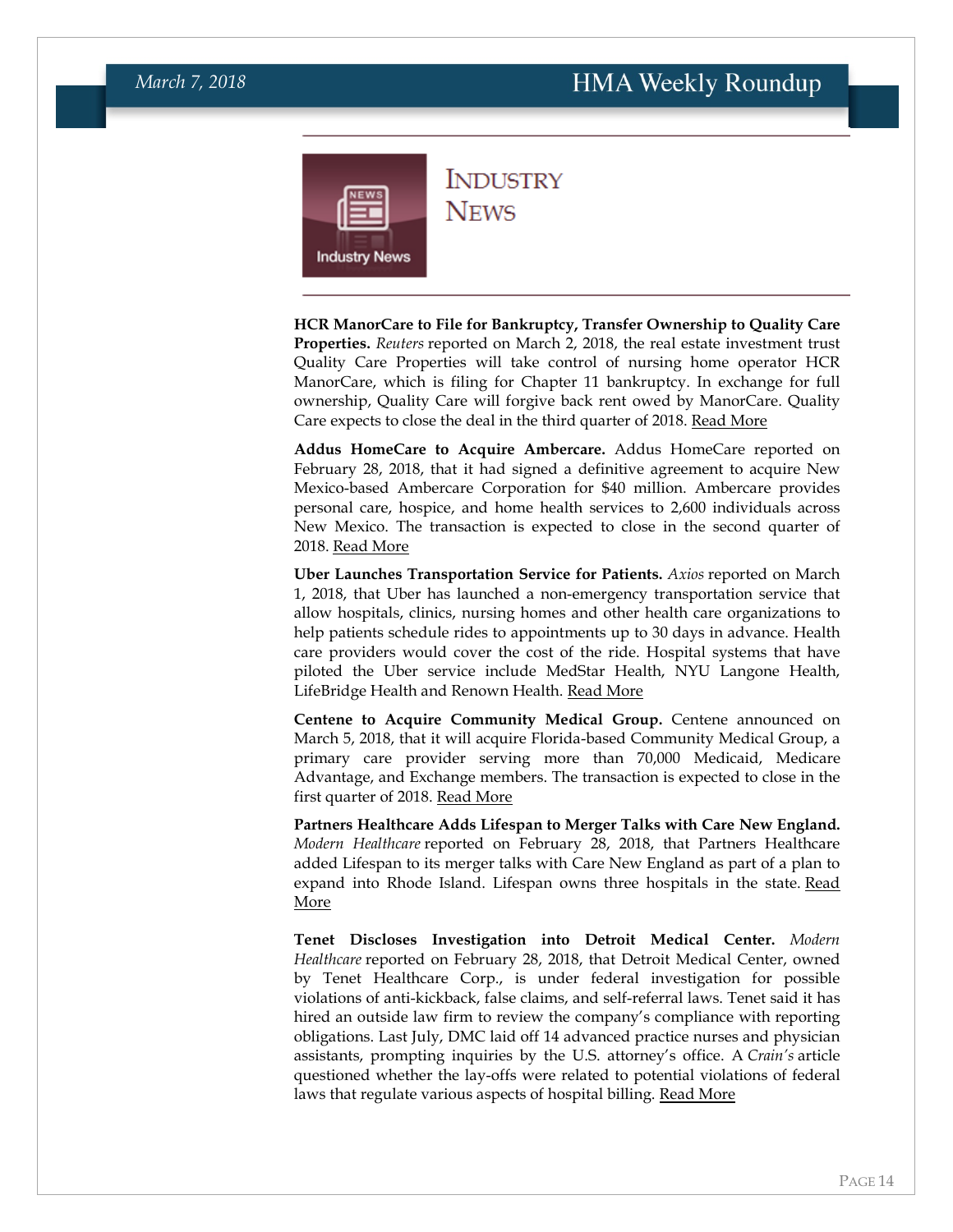**Simplura Acquires SarahCare of Jenkintown.** One Equity Partners announced on February 23, 2018, that portfolio company Simplura has acquired SarahCare of Jenkintown, Pennsylvania, an independent home and community health company. SarahCare offers adult day care, companion services, hospice, palliative care and other in-home health services. The financial terms of the transaction were not disclosed. [Read More](https://www.pehub.com/2018/02/oep-backed-simplura-acquires-sarahcare-jenkintown/)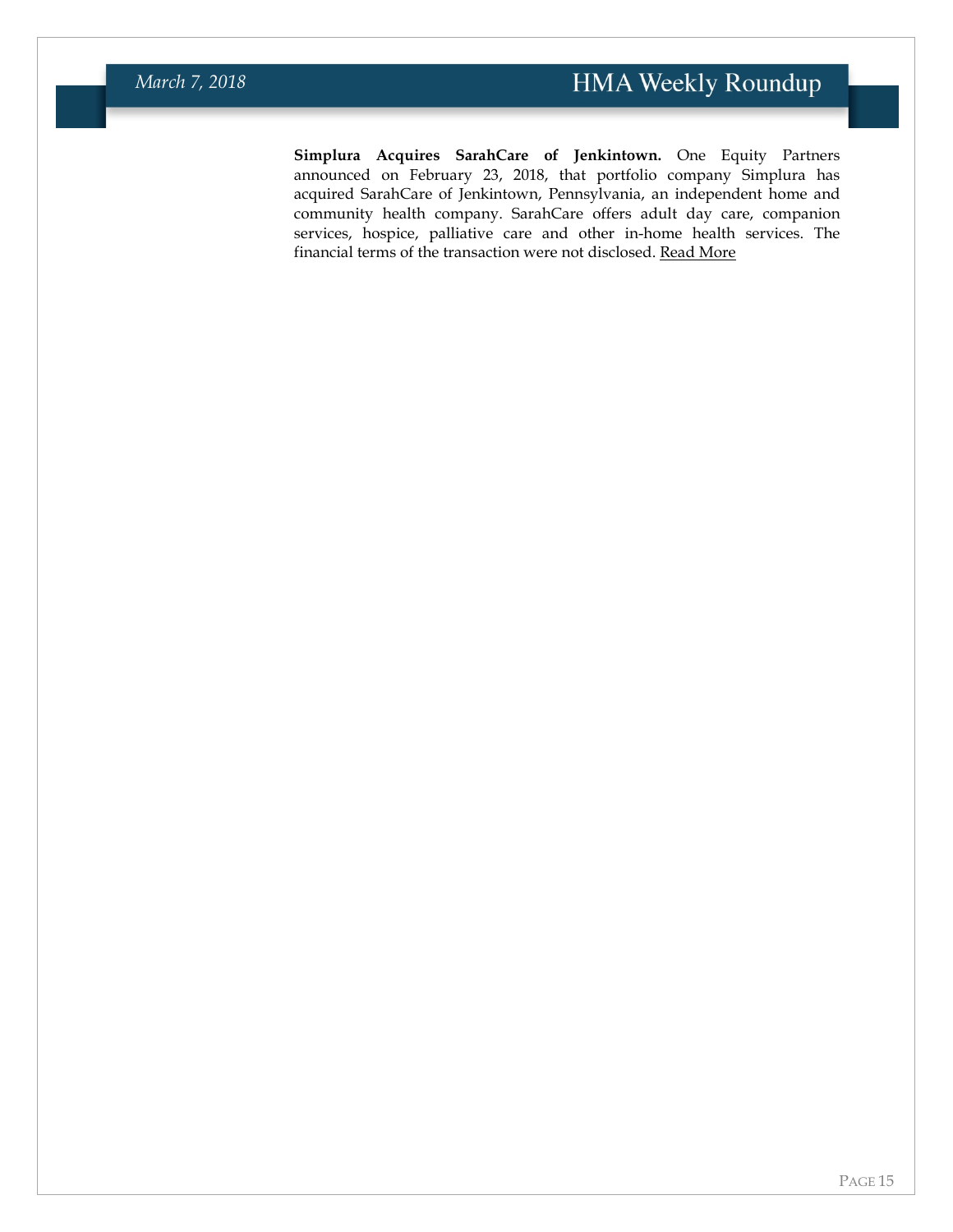#### *March 7, 2018*

# HMA Weekly Roundup

## <span id="page-15-0"></span>RFP CALENDAR

| <b>Date</b>              | State/Program                                  | <b>Event</b>                                  | <b>Beneficiaries</b> |
|--------------------------|------------------------------------------------|-----------------------------------------------|----------------------|
| 2018 (Delayed from 2017) | Alaska Coordinated Care Demonstration          | <b>Contract Awards</b>                        | <b>TBD</b>           |
| 2018                     | Massachusetts One Care (Duals Demo)            | <b>RFP Release</b>                            | <b>TBD</b>           |
| Spring 2018              | North Carolina                                 | <b>RFP Release</b>                            | 1,500,000            |
| March 2018               | Alabama ICN (MLTSS)                            | <b>RFP Release</b>                            | 25,000               |
| April or May 2018        | Alabama ICN (MLTSS)                            | <b>Contract Award</b>                         | 25,000               |
| April 1, 2018            | <b>New Hampshire</b>                           | <b>RFP Release</b>                            | 160,000              |
| April 6, 2018            | <b>Texas STAR and CHIP</b>                     | <b>RFP Release</b>                            | 3,342,530            |
| April 6, 2018            | <b>Puerto Rico</b>                             | <b>Proposals Due</b>                          | $^{\sim}$ 1,300,000  |
| April 11, 2018           | Wisconsin LTC (Milwaukee and Dane Counties)    | <b>Proposals Due</b>                          | $^{\sim}1,600$       |
| April 16, 2018           | Florida Statewide Medicaid Managed Care (SMMC) | <b>Contract Awards</b>                        | 3,100,000            |
| April 24, 2018           | lowa                                           | <b>Contract Awards</b>                        | 600,000              |
| April 27, 2018           | Florida Children's Medical Services            | <b>Responses Due</b>                          | 50,000               |
| April 12, 2018           | <b>Washington FIMC (Remaining Counties)</b>    | <b>Proposals Due</b>                          | $^{\sim}1,600,000$   |
| May 22, 2018             | <b>Washington FIMC (Remaining Counties)</b>    | <b>Contract Awards</b>                        | $^{\sim}1,600,000$   |
| <b>June 2018</b>         | <b>Puerto Rico</b>                             | <b>Contract Awards</b>                        | $^{\sim}1,300,000$   |
| <b>June 2018</b>         | <b>North Carolina</b>                          | <b>Proposals Due</b>                          | 1,500,000            |
| <b>June 2018</b>         | <b>Kansas KanCare</b>                          | <b>Contract Awards</b>                        | 380,000              |
| June 4, 2018             | Wisconsin LTC (Milwaukee and Dane Counties)    | <b>Contract Award</b>                         | $^{\sim}1,600$       |
| June 26, 2018            | Florida Children's Medical Services            | <b>Contract Award</b>                         | 50,000               |
| <b>July 2018</b>         | <b>Texas STAR and CHIP</b>                     | <b>Proposals Due</b>                          | 3,342,530            |
| <b>July 1, 2018</b>      | Pennsylvania HealthChoices (Delay Likely)      | <b>Implementation (SE Zone)</b>               | 830,000              |
| July 1, 2018             | MississippiCAN                                 | Implementation                                | 500,000              |
| <b>August 1, 2018</b>    | Virginia Medallion 4.0                         | Implementation                                | 700,000              |
| September 1, 2018        | Texas CHIP (Rural, Hidalgo Service Areas)      | Implementation                                | 85,000               |
| September 2018           | North Carolina                                 | Contract awards                               | 1,500,000            |
| September 26, 2018       | <b>Texas STAR and CHIP</b>                     | <b>Evaluation Period Ends</b>                 | 3,342,530            |
| October 2018             | <b>Puerto Rico</b>                             | Implementation                                | $^{\sim}1,300,000$   |
| October 2018             | Alabama ICN (MLTSS)                            | Implementation                                | 25,000               |
| October 1, 2018          | Arizona                                        | Implementation                                | 1,600,000            |
| October 1, 2018          | <b>Texas STAR+PLUS Statewide</b>               | <b>Contract Start</b>                         | 530,000              |
| November 1, 2018         | New Hampshire                                  | <b>Proposals Due</b>                          | 160,000              |
| January 2019             | Kansas KanCare                                 | Implementation                                | 380,000              |
| <b>January 1, 2019</b>   | Wisconsin LTC (Milwaukee and Dane Counties)    | Implementation                                | $^{\sim}1,600$       |
| January 1, 2019          | <b>Washington FIMC (Remaining Counties)</b>    | Implementation for RSAs Opting for 2019 Start | $^{\sim}1,600,000$   |
| <b>January 1, 2019</b>   | Florida Children's Medical Services            | <b>Contract Start</b>                         | 50,000               |
| January 1, 2019          | Pennsylvania MLTSS/Duals                       | Implementation (SE Zone)                      | 145,000              |
| January 1, 2019          | Florida Statewide Medicaid Managed Care (SMMC) | Implementation                                | 3,100,000            |
| <b>January 1, 2019</b>   | Pennsylvania HealthChoices (Delay Likely)      | Implementation (Lehigh/Capital Zone)          | 490,000              |
| January 1, 2019          | <b>New Mexico</b>                              | Implementation                                | 700,000              |
| <b>January 1, 2019</b>   | New Hampshire                                  | <b>Contract Awards</b>                        | 160,000              |
| <b>January 24, 2019</b>  | <b>Texas STAR and CHIP</b>                     | <b>Contract Start</b>                         | 3,400,000            |
| <b>July 1, 2019</b>      | <b>North Carolina</b>                          | Implementation                                | 1,500,000            |
| July 1, 2019             | New Hampshire                                  | Implementation                                | 160,000              |
| July 1, 2019             | lowa                                           | Implementation                                | 600,000              |
| <b>January 1, 2020</b>   | Texas STAR+PLUS, STAR, and CHIP                | <b>Operational Start Date</b>                 | 530,000              |
| <b>January 1, 2020</b>   | Pennsylvania MLTSS/Duals                       | <b>Implementation (Remaining Zones)</b>       | 175,000              |
| <b>January 1, 2020</b>   | <b>Washington FIMC (Remaining Counties)</b>    | Implementation for RSAs Opting for 2020 Start | $^{\sim}1,600,000$   |
| January 1, 2020          | Massachusetts One Care (Duals Demo)            | Implementation                                | <b>TBD</b>           |